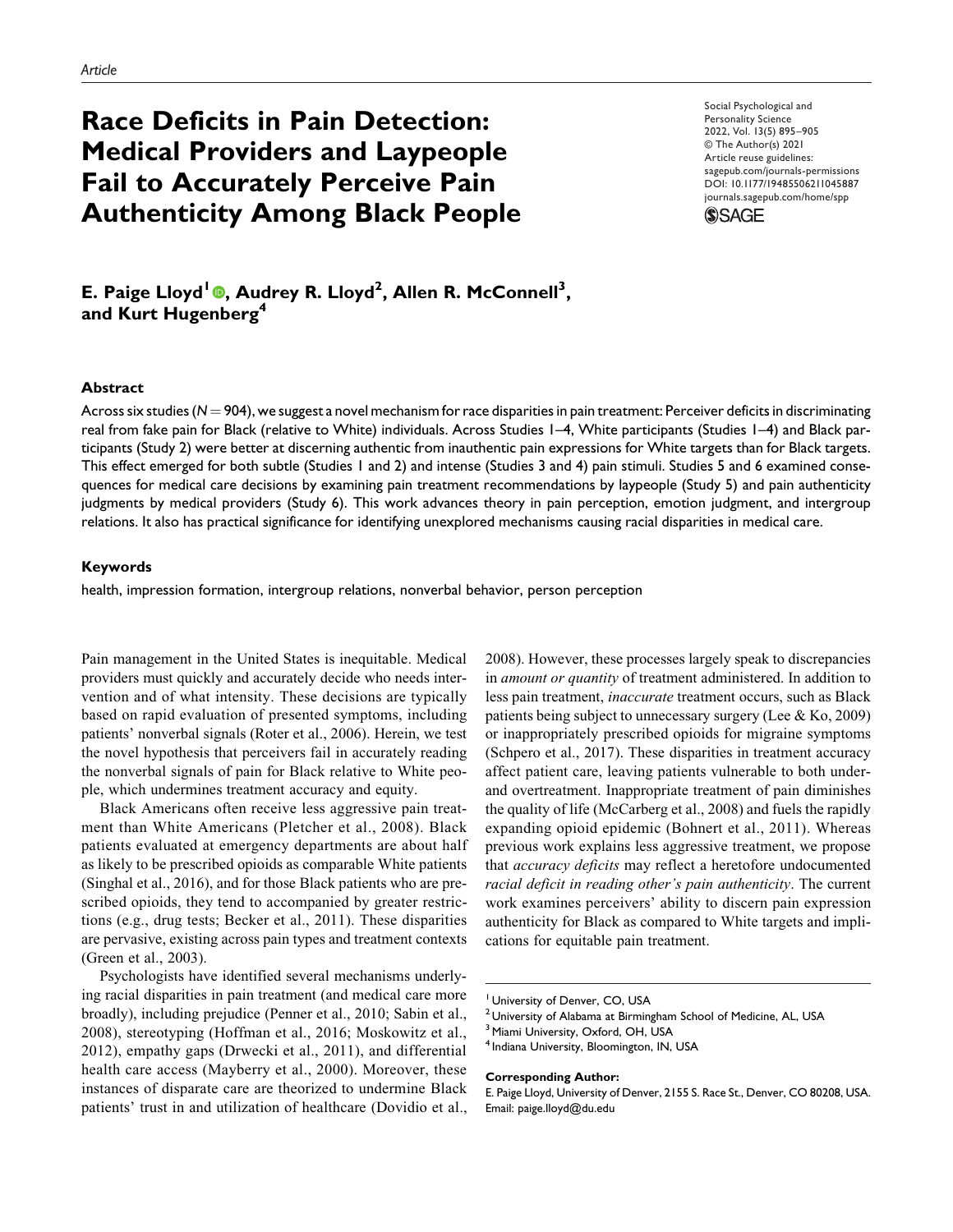Expressions of pain attract attention (Vervoort et al., 2013), communicate distress, and can elicit sympathy and help (Craig, 2015). Because pain expressions stimulate sympathetic action, people may express inauthentic pain for numerous reasons including interpersonal or financial incentives, avoiding responsibilities, or gaining access to opioids (Fordyce, 1976; Rigg et al., 2010). Although pain expressions are perceptually distinct from other expressions (Craig et al., 1992), perceivers often struggle to discern real from fake pain expressions (Hill & Craig, 2002; Poole & Craig, 1992), a challenge that we hypothesized may be especially fraught for judgments of racial minority group members.

Specifically, perceivers are often better at reading nonverbal cues from own-race, majority group, or high-status people (Lloyd & Hugenberg, 2021). For example, there are robust own-race advantages in face recognition (Hugenberg et al., 2010), anxiety detection (Gray et al., 2008), emotion recognition (Elfenbein & Ambady, 2002), and smile authenticity (Friesen et al., 2019). Similarly, advantages for high status and majority group members are documented in face memory (Ratcliff et al., 2011), emotion recognition (Elfenbein & Ambady, 2002), and lie detection (Lloyd et al., 2017). Because Black Americans are low-status minority group members in the United States (Fiske, 2012) and are commonly treated by White providers ( $\sim$ 75% of U.S. doctors are White; Castillo-Page, 2010), we theorized Black individuals are at greater risk for having their pain expressions misunderstood (Fiske, 2012). Specifically, we hypothesized that perceivers would demonstrate poorer ability to distinguish authentic from inauthentic pain expressions for Black relative to White individuals.

# **Overview**

Across our studies, participants viewed videos or pictures of Black and White individuals experiencing actual pain or faking pain, and participants attempted to distinguish between real and fake signals (i.e., made "real pain" vs. "fake pain" decisions). Accordingly, we adopted a signal detection approach to disentangle the effects of race on pain authenticity sensitivity (i.e., ability to discriminate real from fake pain) and response bias (i.e., propensity to over or under perceive pain authenticity). Sensitivity is of key interest in the current work, because it indexes perceptual abilities to distinguish between signals (e.g., between real and fake pain expressions; Macmillan & Creelman, 1991). In contrast, response bias can be understood as a function of response preferences or the payoff matrix (e.g., tendency to use the real response more frequently for White than Black targets). By separating sensitivity from response bias, we can understand how target race influences perceivers' ability to distinguish fake from real pain, separately from perceivers' response tendencies.

Whereas previous work has focused almost exclusively on race-based biases in perception of pain, the current work is novel in its focus on sensitivity in pain authenticity judgments. Across six studies, we tested whether perceivers struggle to disentangle real from fake pain for Black relative to White targets (i.e., lower sensitivity for Black than White targets), across White and Black perceivers, low- and high-intensity pain experiences, and laypeople and medical professionals. We also tested whether this sensitivity effect appears to undermine appropriate pain treatment for Black individuals.

# **Open Practices and Ethics Statements**

These data are available on a permanent third-party archive (https://osf.io/t76jv/). Human subjects and copyright protections prevent video and image materials from being made openly accessible, however, instructions for acquiring materials are described in the Supplemental Online Materials (SOM). All studies were approved by the Miami University Institutional Review Board (protocol #01365r—Pain Detection).

# **Study 1**

White participants viewed videos of Black and White individuals displaying real or fake pain and attempted to discern expression authenticity. We anticipated observing better pain authenticity detection sensitivity for White than Black targets.

# **Method**

# *Statistical Power and Participants*

No previous research has examined target race effects on pain detection. However, previous work explored how variables such as empathy and experience with others' pain correlate with pain intensity judgment accuracy (Ruben & Hall, 2013). Because empathy or experience could be mechanisms by which target race impacts pain authenticity judgments, we drew from Ruben and Hall (2013) to estimate sample size. Their work revealed a  $r = .29$  correlation for empathetic concern and  $r = .16$  correlation for experience with others' acute pain as predictors of accuracy. A priori power analyses indicated that between 45 ( $r = .29$ ) and 151 ( $r = .16$ ) participants would be needed to achieve 80% power for the primary analysis, a paired samples *t* tests comparing Black and White targets on sensitivity (Faul et al., 2009). In August 2017, 151 online participants were recruited via Amazon Mechanical Turk (MTurk; paid \$2.00). In Study 1, we included only participants who identified as non-Hispanic White in the analyses ( $N = 111$ ; 58 women, 53 men; mean age  $=$  38.0 years,  $SD = 11.7$ ). No other participants were excluded from analyses.<sup>1</sup> A sensitivity power analysis conducted in G\*Power (1  $- \beta = .80$ ; Faul et al., 2009; paired sample t test;  $\alpha = .05$ ) indicated this sample could detect an effect size of  $d_z = 0.27$  or greater.

# *Stimuli*

Pain authenticity videos were selected from the Denver Pain Authenticity Stimulus Set (D-PASS; Lloyd et al., 2021), which contains videos of Black and White, men and women, and exhibiting real and fake expressions of pain. Pain was induced using a pressure algometer until participants reached their pain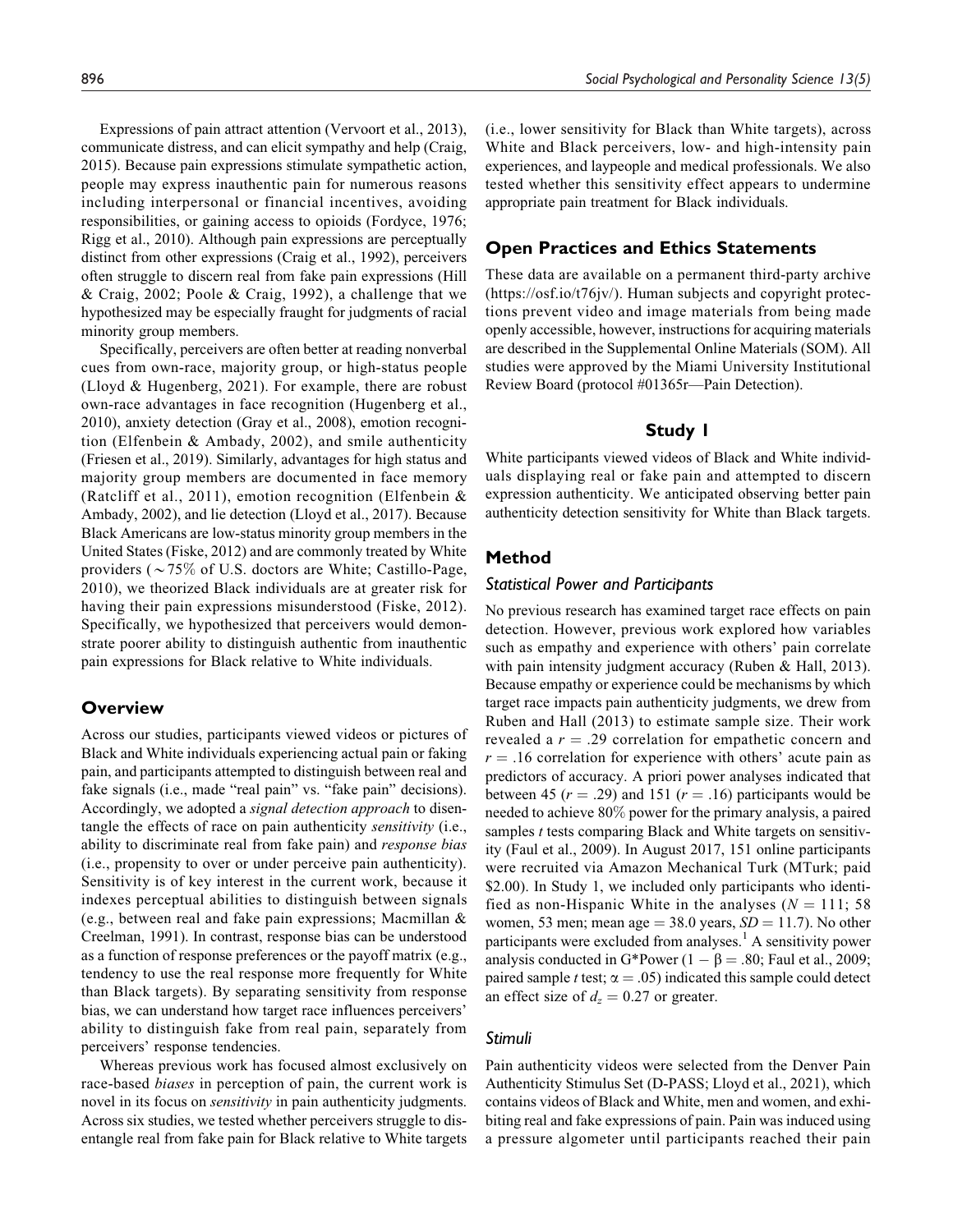tolerance. In fake pain videos, targets pretended to feel pain without pressure. Stimuli included 64 5-s videos without sound. Videos included one real and one fake expression from 32 targets (eight Black men, eight Black women, eight White men, and eight White women). Videos were coded using Noldus Face Reader Software (Skiendziel et al., 2019) to quantify expression of pain and nonpain related action units. There were no race differences in pain or nonpain-related action units overall (collapsing across veracity), for real videos or for fake videos,  $ts(27) < 1.24$ ,  $ps > .227$ .<sup>2</sup> More stimuli details are presented in the SOM.

### *Procedure*

Participants were randomly assigned to one of the two counterbalanced video sets containing 32 videos (16 genuine and 16 fake). Each video set contained one video from each target. Stimulus order was randomized within set. Following each video, participants rendered a "real" or "fake" decision.

After the pain detection task, participants completed auxiliary questionnaires assessing individual differences in race-related motives (Plant & Devine, 1998), contact with White and Black individuals (Kunstman et al., 2013), trait-level empathetic concern (M. H. Davis, 1980), and prior personal experience with pain (Ruben & Hall, 2013). These questionnaires were exploratory and analyses are presented in the SOM. At the conclusion of all studies, participants provided demographics (i.e., age, gender, ethnicity, and race) and were debriefed.

### **Results**

We used signal detection analyses to parse sensitivity (our primary interest) from response bias. Our a priori prediction was that perceivers would exhibit lower sensitivity for Black target, relative to White target, pain authenticity.

#### *Sensitivity*

Pain authenticity sensitivity  $(d)$ , or the ability to discern real from feigned pain, was calculated separately for Black and White targets by first calculating the proportions of *hits* (i.e., correct identifications of feigned pain expressions) and false alarms (i.e., calling genuine pain expressions fake). Full or empty cells (i.e., cells with a proportion of 1 or 0, respectively) were replaced with .95 or .05, respectively (Macmillan & Kaplan,  $1985$ ).<sup>3</sup> These proportions were standardized following signal detection theory guidelines<sup>4</sup> and sensitivity was calculated by subtracting the standardized measure of false alarms from the standardized measure of hits. Thus, greater sensitivity values indicated better discrimination between real and fake expressions of pain.

*Overall sensitivity.* A one sample *t* test indicated that overall sensitivity ( $M = 0.05$ ,  $SD = 0.54$ , 95% CI [-0.06, 0.15]) did not differ from chance  $(d = 0)$ ,  $t(110) = 0.88$ ,  $p = .382$ ,  $d = 0.17$ ,<sup>5</sup>

*Target race effects.* Our primary analysis, a paired samples *t* test, found that perceivers were better at discerning feigned from genuine expressions of pain for White ( $M = 0.19$ ,  $SD = 0.81$ , 95% CI [0.04, 0.34]) than for Black ( $M = -0.10$ ,  $SD = 0.77$ , 95% CI [ $-0.24$ , 0.05]) targets,  $t(110) = 2.67$ ,  $p = .009$ , 95% CI  $[-0.51, -0.07]$ ,  $d_z = -0.25$ . Notably, perceivers discerned genuine from fake expressions significantly better than chance for White targets,  $t(110) = 2.49$ ,  $p = .014$ ,  $d = 0.47$ , but not for Black targets,  $t(110) = 1.36$ ,  $p = .176$ ,  $d = -0.27$ .

#### *Response Bias*

Pain authenticity response bias or the tendency to have a lower or higher psychological threshold to render a particular response was calculated using criterion  $(c)$  from signal detection theory. Criterion scores were determined separately for White targets and Black targets by adding the standardized measures of hits and false alarms before dividing by  $-2$ . Thus, greater  $c$  values indicate more "real" responses and fewer "fake" responses.

*Overall response bias.* We first conducted a one sample t test comparing overall response bias (i.e., average response bias across White and Black targets) to 0 (indicative of no response bias). This analysis indicated that overall perceivers showed a fake bias ( $M = -0.11$ ,  $SD = 0.47$ ,  $95\%$  CI [ $-0.20$ ,  $-0.02$ ]) or a tendency to use the fake response more often than the real response,  $t(110) = 2.45$ ,  $p = .016$ ,  $d = -0.47$ . This finding extends previous research indicating that people underestimate others' pain intensity (Prkachin et al., 1994).

*Target race effects.* A paired samples t test comparing response bias for Black and White targets showed no differential response bias for Black ( $M = -0.09$ ,  $SD = 0.53$ ) and White  $(M = -0.13, SD = 0.55)$  targets,  $t(110) = 0.91, p = .364,$ 95% CI [ $-0.05$ , 0.15],  $d_z = 0.09$ . This response bias effect also was not significant in four of the five subsequent studies. Thus, response bias results for subsequent studies are reported in the SOM.

### **Study 2**

Study 1 provided preliminary evidence for effects of target race on discerning pain authenticity, a novel mechanism by which pain treatment disparities may arise. These sensitivity findings could be explained by both own-race advantage and majority-group advantage hypotheses, because both accounts predict that White perceivers would have greater sensitivity for White compared to Black targets. Both hypotheses are supported by previous findings, and the two accounts are often conflated in research designs (like Study 1) where only majority group participants are recruited.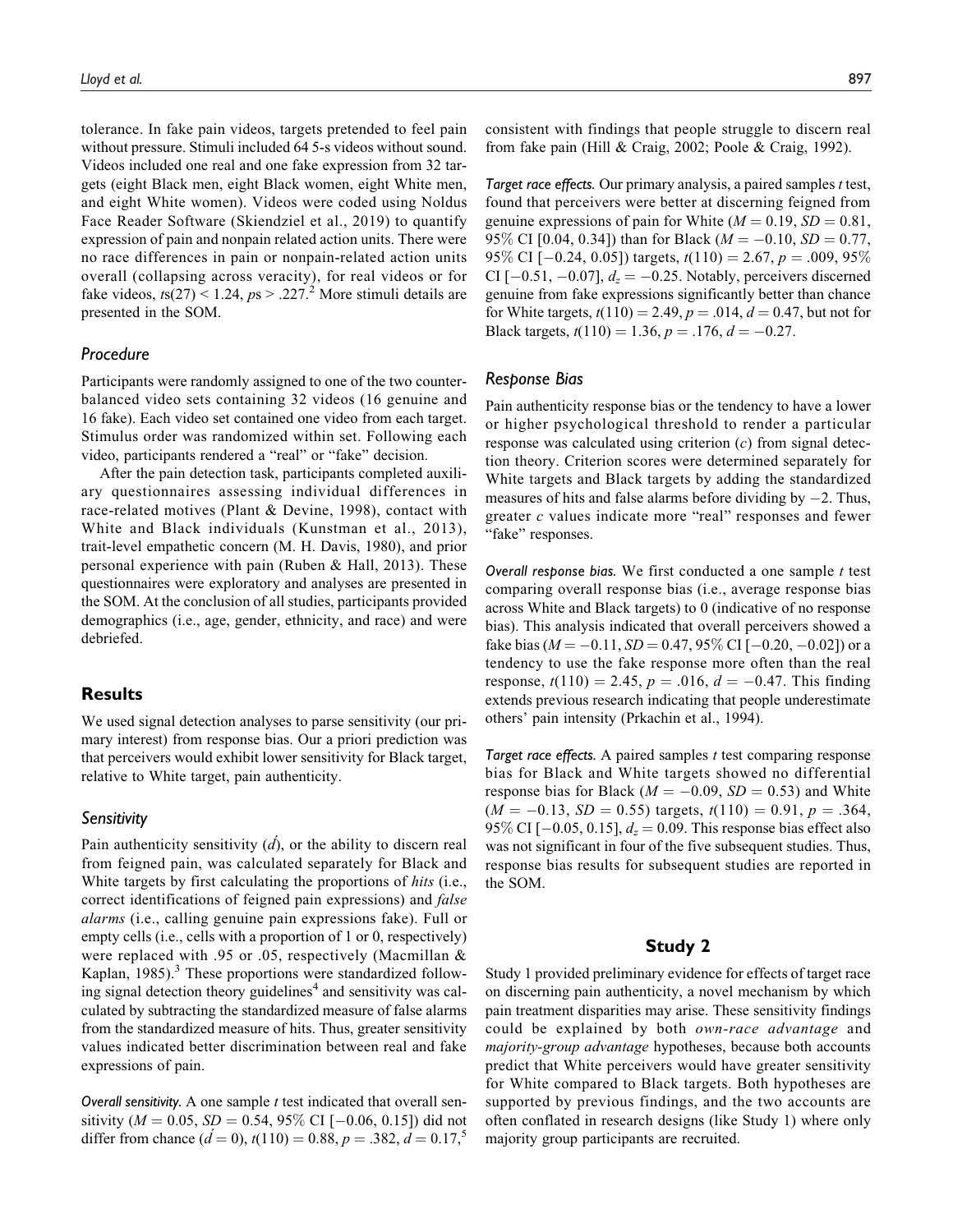A competitive test of the own-race advantage and majority-group advantage hypotheses requires examining both majority *and* minority group perceivers, which was the focus of Study 2. Two outcomes seemed plausible. First, both Black and White participants could demonstrate better own-race than cross-race pain detection (i.e., an own-race advantage), predicting a perceiver race by target race interaction. Alternately, both Black and White perceivers could demonstrate greater sensitivity for White than for Black targets, predicting a main effect of target race (i.e., a majority-group advantage).

# **Method**

### *Statistical Power and Participants*

Power needed to detect a cross-over interaction (as predicted by the "own-race advantage" hypothesis) is equal to that needed to detect the original target race main effect (Frost & Ledgerwood, 2020). Using the target race sensitivity effect from Study 1 (i.e.,  $d = 0.25$ , an a priori power analysis indicated that 128 participants would be needed to achieve 80% power (Faul et al., 2009). Participants were recruited from MTurk (paid \$2.00) in October 2017. A study qualification ensured that participants who completed Study 1 were not permitted to participate in Study 2. To ensure adequate recruitment of Black participants, we conducted two waves of data collection. First, we recruited 124 participants, 93 of whom identified as non-Hispanic White (satisfying recruitment requirements) and nine identified as non-Hispanic Black. We then recruited an additional 93 participants who qualified if (1) they did not partake in the first wave of data-collection, (2) they responded "Black" on a race qualification-survey completed sometime within the previous 5 years. Our final sample included 93 non-Hispanic White and 79 non-Hispanic Black online participants (89 women, 83 men; mean age = 37.0 years,  $SD = 10.6$ ). A sensitivity power analysis  $(1 - \beta = .80; \alpha = .05;$  paired sample t test) indicated this sample could detect an effect size of  $d_z = 0.21$  or greater.

### *Procedure*

Participants completed the same pain detection task described in Study 1 and completed an adapted version of the Childhood Experience Questionnaire (M. M. Davis et al., 2016) and the Identity Centrality Scale (Luhtanen & Crocker, 1992). Analyses involving these exploratory individual difference measures are reported in the SOM.

# **Results**

#### *Overall Sensitivity*

Overall pain authenticity sensitivity ( $M = -0.06$ ,  $SD = 0.60$ ,  $95\%$ ) CI  $[-0.15, 0.03]$ ) did not differ from chance,  $t(171) = 1.38$ ,  $p = .169, d = -0.21.$ 

### *Participant and Target Race Effects*

A 2 (participant race: Black, White)  $\times$  2(target race: Black, White) mixed-model analysis of variance (ANOVA; target race was the repeated factor) on sensitivity revealed only a main effect of target race,  $F(1, 170) = 6.44$ ,  $p = .012$ ,  $\eta_p^2 = .04$ . Perceivers were better at distinguishing fake from real pain for White ( $M = 0.03$ ,  $SD = 0.85$ ) than for Black ( $M = -0.17$ ,  $SD = 0.74$ ) targets. This main effect of target race was not qualified by an interaction with participant race,  $F(1, 170) = 0.09$ ,  $p = .771$ ,  $\eta_p^2 < .01$ , and there was no main effect of participant race,  $F(1, 170) = 2.53, p = .114, \eta_p^2 = .02.$ 

Black and White perceivers more accurately distinguished between fake and real pain for White than Black targets, providing initial support for a majority-group advantage in pain detection. However, the null interactive effect between perceiver and target race does not rule out the possibility of moderation by perceiver race. Indeed, our sample estimate was based on the expectation of a cross-over interaction, but other interaction patterns could exist but were not adequately powered.

# **Study 3**

The previous studies employed controlled pain authenticity videos, yielding experimental control but limiting external validity. It is unknown whether the observed findings would generalize to more extreme expressions of pain, including the intensity of pain typically treated by medical professionals and likely to engender pain treatment disparities. In Study 3, we developed a second stimulus set featuring high-intensity pain stimuli.

# **Phase 1: Stimuli Creation**

During stimuli creation, still images of professional soccer players experiencing injury versus "diving" during play were compiled and standardized. "Diving" players fake injury for on-field advantage, which is common in men's professional soccer (Rosenbaum et al., 2010). Despite such fabrications, severe injuries are also common in soccer (American Orthopaedic Society for Sports Medicine, 2010), allowing us to collect images of high-intensity genuine and fabricated pain expressions.

We collected images of the *same player* exhibiting both genuine and fake expressions of physical pain. This approach ensured that identity of the target was controlled across veracity and eliminated potential confounding factors such as player reputation or stable facial characteristics. The final image set was selected based on image quality and pretesting of targets' apparent race; well-known players were not included. In total, 24 images of 12 unique players (six Black, six White) exhibiting real and fake pain served as the stimuli. Stimulus creation details are available in the SOM.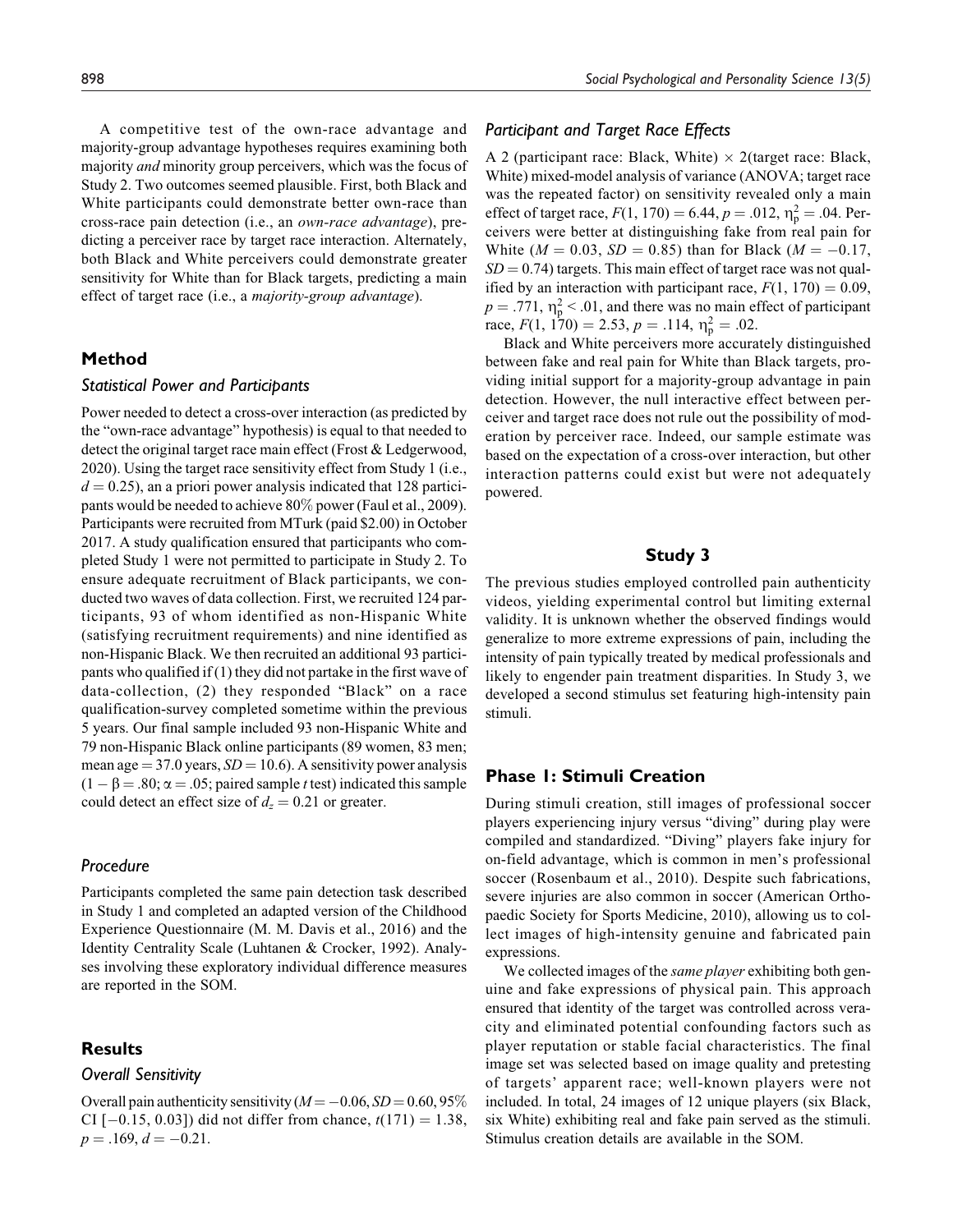### **Phase 2: Primary Data Collection**

### *Method*

*Statistical power and participants.* The average weighted effect size examining the difference between sensitivity for Black and White targets in Studies 1 and 2 ( $r = .10$ ) was used for a priori power analysis, indicating that 199 participants were required to obtain  $80\%$  power in a paired samples t test. Two-hundred and one U.S. residents were recruited via MTurk (86 women, 115 men; mean age = 35.5 years,  $SD = 11.0$ ; paid \$0.50) in March 2018. Because participant race did not moderate the Study 2 effects, we retained all participants (154 White, 22 Black, 16 Asian, six Latinx, two American Indian or Alaska Native, and one bi- or multiracial). Results are unaffected if Hispanic and non-White participants are excluded. A sensitivity power analysis ( $1 - \beta = .80$ ,  $\alpha = .05$ ; paired sample  $t$  test) indicated this sample could detect an effect size of  $d_z = 0.20$  or greater.

*Procedure.* Participants engaged in a pain detection task where they viewed images of soccer players displaying real or fake pain. Participants were randomly assigned to view one of the two image sets each containing 12 of the 24 total images (six real, six fake) with one image from each target player.

*Results.* Because each participant viewed only 12 stimuli, signal detection analyses were not feasible. Instead, we calculated pain authenticity accuracy as our metric of pain detection ability. The proportion of correct responses was calculated separately for Black and White targets.

*Overall accuracy.* Overall pain authenticity accuracy  $(M = 0.61,$  $SD = 0.17, 95\%$  CI [0.08, 0.13]) was significantly greater than chance (.5),  $t(200) = 9.11$ ,  $p < .001$ ,  $d = 1.39$ . Overall accuracy was much better than in the previous studies, which is sensible given the high-intensity pain stimuli (Galin & Thorn, 1993).

*Target race effects.* Perceivers exhibited a greater proportion of correct pain authenticity responses for White  $(M = 0.63,$  $SD = 0.25$ ) than for Black ( $M = 0.59$ ,  $SD = 0.20$ ) targets,  $t(200) = 2.05, p = .042, 95\% \text{ CI} [-0.09, -0.00],$  $d_z = -0.16$ . In sum, participants had greater difficulty discriminating real from fake pain for Black than White targets, even in high-intensity pain circumstances vital to patient care.

### **Study 4**

Controlling for player identity in Study 3 offered advantages but also restricted stimuli to individuals who both had a serious injury and were recorded simulating injury. This prohibited signal detection analyses and raises alternate explanations. Notably, target race effects could be attributed to differences in injury severity. For example, if White targets experienced more serious injuries, and more serious injuries are easier to read (Galin & Thorn, 1993), this could explain race differences in pain authenticity accuracy. Study 4 addressed this alternate

explanation by creating a second high-intensity stimulus set matching for injury severity across race.

# **Phase 1: Stimuli Creation**

We compiled real and fake pain images of male soccer players with the goal of matching injury severity. Real images were matched across race based on specific experienced injury (e.g., anterior cruciate ligament tear) and consequences of injury. Specifically, the number of days injured,  $t(18) = 0.16$ ,  $p = .872, 95\% \text{ CI} [-96.38, 112.58], d_s = 0.07, \text{ and the number}$ of games missed,  $t(18) = 0.20$ ,  $p = .847$ , 95% CI [-12.90, 10.95],  $d_s = -0.09$ , did not differ across target race. The final image set was selected based on image quality and pretesting of apparent race while eliminating highly recognizable players. Details are available in the SOM. In total, we selected 40 images (20 Black, 20 White; 20 real, 20 fake) of different soccer players exhibiting real or fake pain.

# **Phase 2: Primary Data Collection**

# *Method*

*Statistical power and participants.* Based on Study 3's power analysis, 203 U.S. residents were recruited from MTurk (85 women, 117 men; mean age  $= 37.0$  years,  $SD = 12.0$ ; 147 White, 24 Black, 12 Asian, 12 Latinx, four bi- or multiracial, three American Indian or Alaska Native, one did not provide race information; paid \$1.00) in March 2018. A sensitivity power analysis  $(1 - \beta = .80; \alpha = .05;$  paired sample t-test) indicated this sample could detect an effect size of  $d_z = 0.20$ or greater.

*Procedure.* The pain detection task was similar to Study 4. Participants viewed 40 images of male soccer players exhibiting real or fake pain, presented in a random order.

#### *Results*

Study 4 employed signal detection analyses, mirroring Studies 1 and 2.

*Overall sensitivity.* Overall pain authenticity sensitivity  $(M = 0.42,$  $SD = 0.44, 95\% \text{ CI}$  [0.36, 0.48]) was better than chance,  $t(202) = 13.43, p < .001, d = 1.89.$ 

*Target race effects.* Perceivers were again better at discerning feigned from genuine expressions of pain for White  $(M = 0.64, SD = 0.70)$  than for Black  $(M = 0.19, SD = 0.50)$ targets,  $t(202) = 7.64$ ,  $p < .001$ , 95% CI [-0.56, -0.33],  $d_z = -0.54$ . Study 4 replicated Study 3 matching extremity and type of injury across race.

### **Study 5**

Studies 1–4 demonstrated that participants were better at distinguishing pain expressions for White people than Black people.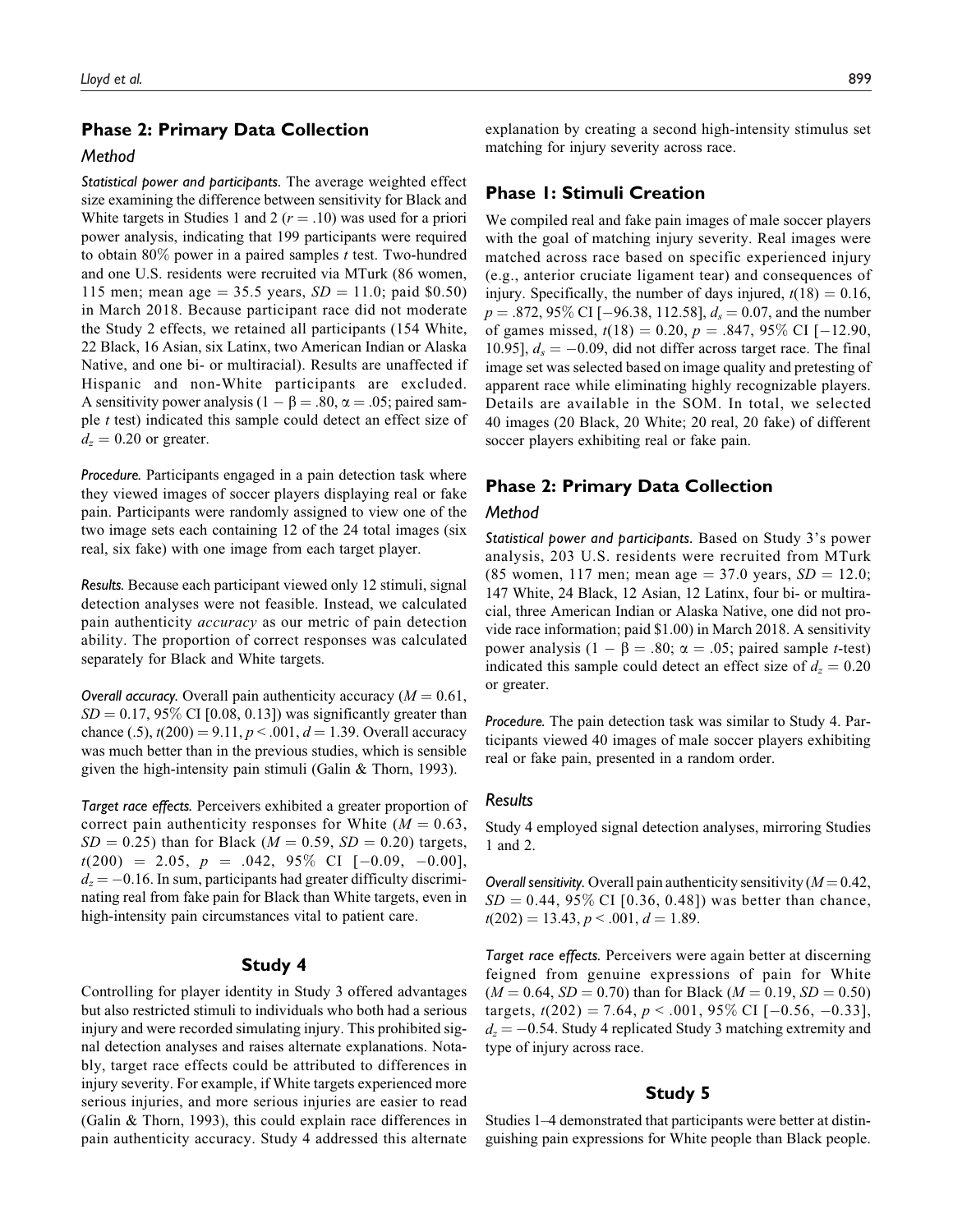Study 5 investigated whether these inaccuracies influence pain treatment recommendations by asking laypeople to render treatment recommendations in response to the soccer player stimuli.

## **Method**

# *Statistical Power and Participants*

Participants were recruited from an introductory psychology pool and compensated via course credit. The study was conducted during the final weeks of the academic year (May 2018), and consequently, we collected as much data as possible, yielding 154 participants (74 women, 80 men; mean age  $= 19.4$  years,  $SD = 1.2$ ; 110 White, four Black, 33 Asian, six bi- or multiracial, and one other). A sensitivity power analysis (1 -  $\beta$  = .80;  $\alpha$  = .05; 2 × 2 repeated measures ANOVA) indicated this sample could detect an effect size of  $d_z = 0.18$  or greater.

### *Procedure*

The Study 4 procedure was modified in three ways. First, participants were not explicitly told that expressions were real or fake, allowing them to doubt the authenticity of the expression while still recommending treatment and to believe pain is genuine but choose not to treat it (e.g., a bruise may be believed but not treated). Second, participants provided belief judgments on a continuous scale, reporting how much they believed the expressions was genuine, ranging from 1 (not at all) to 7 (completely). Third, participants made pain treatment recommendations by estimating how much drug treatment would be necessary to relieve each target's pain on a 4-point scale (World Health Organization, 1986;  $1 = no$  drug treatment,  $2 =$  nonopioid drug treatment [e.g., Aspirin],  $3 =$  weak opioid drug treatment [e.g., Codeine],  $4 =$  strong opioid drug treatment [e.g., Morphine]).

### **Results**

# *Belief Ratings*

For the belief ratings provided in Study 5, greater pain perception accuracy is indicated by greater belief for real relative to fake expressions. We computed participants' mean belief ratings across target Race and Expression Veracity, which were analyzed in a 2 (target race: Black, White)  $\times$  2 (expression veracity: real, fake) repeated-measures ANOVA. A target race by expression veracity interaction was observed,  $F(1,$ 153) = 251.67,  $p < .001$ ,  $\eta_p^2 = .62$  (Figure 1A). Participants were more likely to believe genuine  $(M = 4.40, SD = 0.84)$ than faked expressions of pain ( $M = 3.39$ ,  $SD = 0.75$ ) for White targets,  $F(1, 153) = 374.74, p < .001, \eta_{p}^{2} = .71$ . However, for Black targets, participants failed to distinguish between genuine pain ( $M = 3.81$ ,  $SD = 0.72$ ) and fake pain  $(M = 3.82, SD = 0.79), F(1, 153) = 0.11, p = .747,$  $\eta_{\rm p}^2$  < .01. Once again, participants were more responsive to the difference between real and fake pain for White versus Black targets.

### *Treatment Recommendations*

We next examined treatment recommendations using a 2 (target race: Black, White)  $\times$  2 (expression veracity: real, fake) repeated-measures ANOVA on treatment recommendations, which again yielded a main effect of target race,  $F(1, 1)$  $153) = 13.96, p < .001, \eta_p^2 = .08$ , indicating that perceivers recommended greater pain treatment for White targets ( $M = 2.14$ ,  $SD = 0.42$ ) than for Black targets ( $M = 2.07$ ,  $SD = 0.39$ ). This finding replicates past experimental work indicating that Black people are recommended less pain treatment than White people (Drwecki et al., 2011; Hoffman et al., 2016), mirroring national race disparities (Pletcher et al., 2008). This analysis also revealed a main effect of expression veracity,  $F(1)$ , 153) = 117.51,  $p < .001$ ,  $\eta_p^2 = .43$ , indicating that perceivers recommended greater pain treatment for real  $(M = 2.22)$ ,  $SD = 0.42$ ) than for fake ( $M = 1.99$ ,  $SD = 0.39$ ) expressions. Critically, these main effects were qualified by the expected target race by expression veracity interaction,  $F(1)$ , 153) = 149.47,  $p < .001$ ,  $\eta_p^2 = .49$  (Figure 1B). White targets received more aggressive pain treatment recommendations when they displayed real ( $M = 2.37$ ,  $SD = 0.50$ ) relative to fake  $(M = 1.92, SD = 0.41)$  pain,  $F(1, 153) = 374.74, p < .001$ ,  $\eta_{\rm p}^2$  = .71. However, for Black targets, pain treatment recommendations did not differ between genuine ( $M = 2.06$ ,  $SD = 0.40$ ) and fake displays ( $M = 2.07$ ,  $SD = 0.43$ ),  $F(1, 0.43)$ 153) = 0.25,  $p = .618$ ,  $\eta_p^2 < .01$ . Thus, White targets received more accurate treatment recommendations based on their actual pain experiences than Black targets.

### *Mediation Analyses*

We examined whether the target race effects on treatment accuracy were mediated by pain perception accuracy. We calculated pain perception accuracy scores (belief ratings for real minus fake expressions) and treatment accuracy scores (treatment recommendations for real minus fake expressions) separately for Black and White targets. We then conducted a within-participants mediation analyses with 10,000 bootstrapped resamples (Montoya & Hayes, 2017), with pain perception accuracy serving as the mediator and treatment accuracy as the outcome variable. As seen in Figure 2, the 95% CI for the indirect effect did not include zero,  $ab = -0.43, 95\% \text{ CI}$  [ $-0.52, -0.34$ ], indicating accurately detecting pain authenticity mediated race differences in treatment accuracy.

### **Study 6**

Because medical providers determine pain treatment, it is imperative to study these effects with actual practitioners. Clinicians might not show target race effects on sensitivity observed in Studies 1–5 because they have greater expertise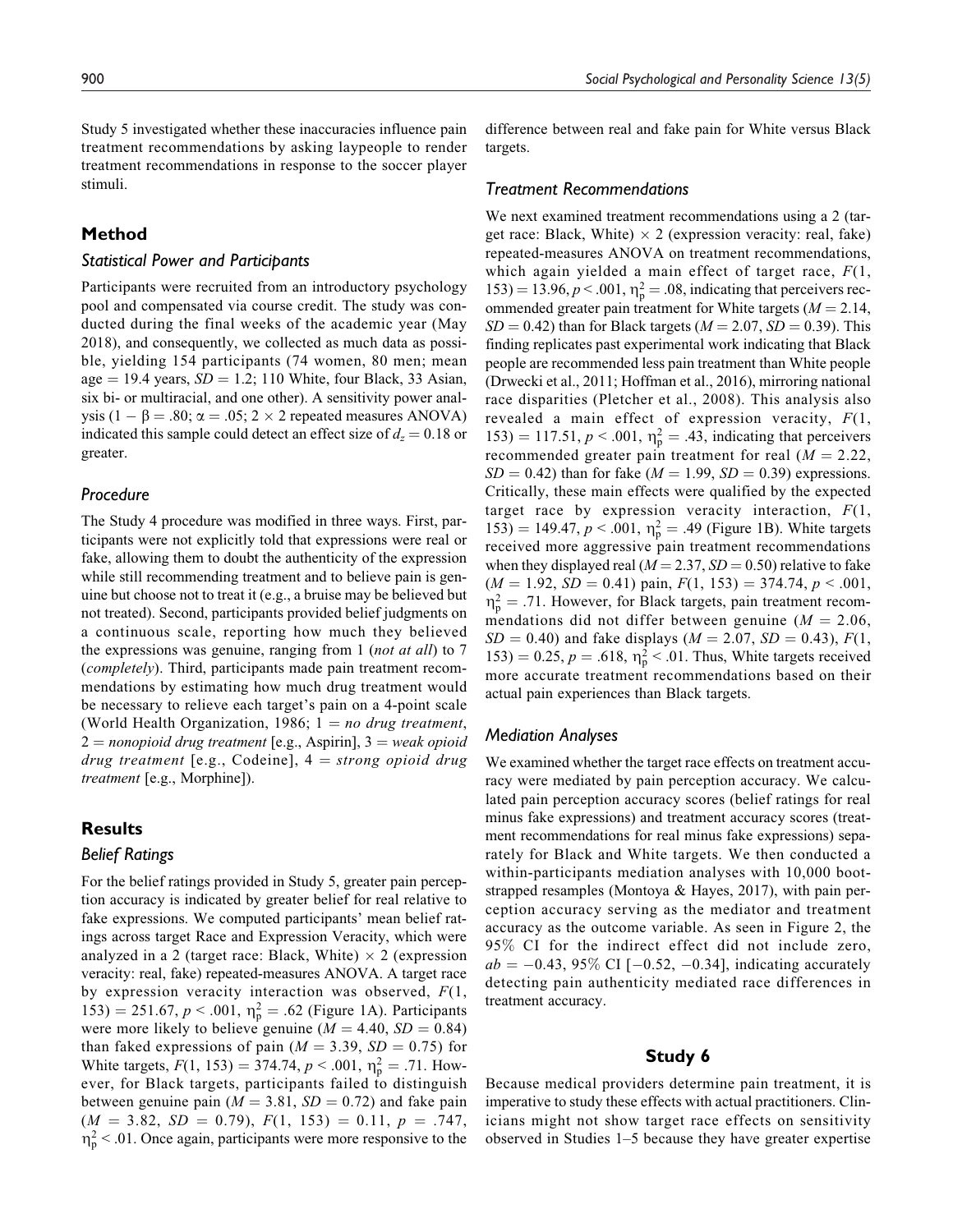

**Figure 1.** Target race by expression veracity interactions on belief ratings (A) and treatment recommendations (B), respectively. *Note*. Error bars indicate 95% CIs. Different superscripts indicate significant pairwise comparisons within each analysis.

judging others' pain (Ruben & Hall, 2013). However, it is also plausible that clinicians would show deficits in pain detection similar to laypeople. Indeed, intergroup biases are often observed even amongst individuals who overtly reject racism (Pearson et al., 2009), who have robust experience in intergroup contexts (Al Ramiah & Hewstone, 2013), and even amongst medical providers (Sabin & Greenwald, 2012).

# **Method**

### *Statistical Power and Participants*

A power analysis using the average weighted effect size from Studies 1–4 comparing Black and White sensitivity ( $r = .14$ ) indicated that 103 participants were required to obtain 80% power for the primary analysis a paired samples  $t$  test. Participants were recruited May–June 2018 and compensated via entry into a raffle for one \$500 and 15 \$100 Amazon gift cards.

Medical providers were recruited via professional forums or newsletters and via snowball sampling. A priori inclusion criteria were that participants must reside in the United States and make either pain treatment recommendations or decisions in

their role as a medical provider. The final sample consisted of 107 medical providers (69 women, 37 men; mean age  $= 34.0$  years,  $SD = 12.3$ ; 88 White, 12 Asian, 3 Black, one Native Hawaiian/Pacific Islander, one bi- or multiracial, one other; one did not provide demographics). Clinicians varied in years of experience ( $M = 10.95$ ,  $SD = 12.08$ ) and occupation (e.g., medical residents). For more details, see the SOM. A sensitivity power analysis ( $1 - \beta = .80$ ,  $\alpha = .05$ ; paired sample t test) indicated this sample could detect an effect size of  $d_z = 0.27$  or greater.

# *Procedure*

Participants first completed the pain detection task described in Study 1. The lab stimuli were used because they tended to show smaller effect sizes and allowed for signal detection analyses, providing a conservative test. Next, participants completed exploratory individual difference measures, including the Empathetic Concern subscale of the Interpersonal Reactivity Index (M. H. Davis, 1980), a questionnaire assessing medical experience, and a measure of contact with Black and White patients. Analyses involving these exploratory measures are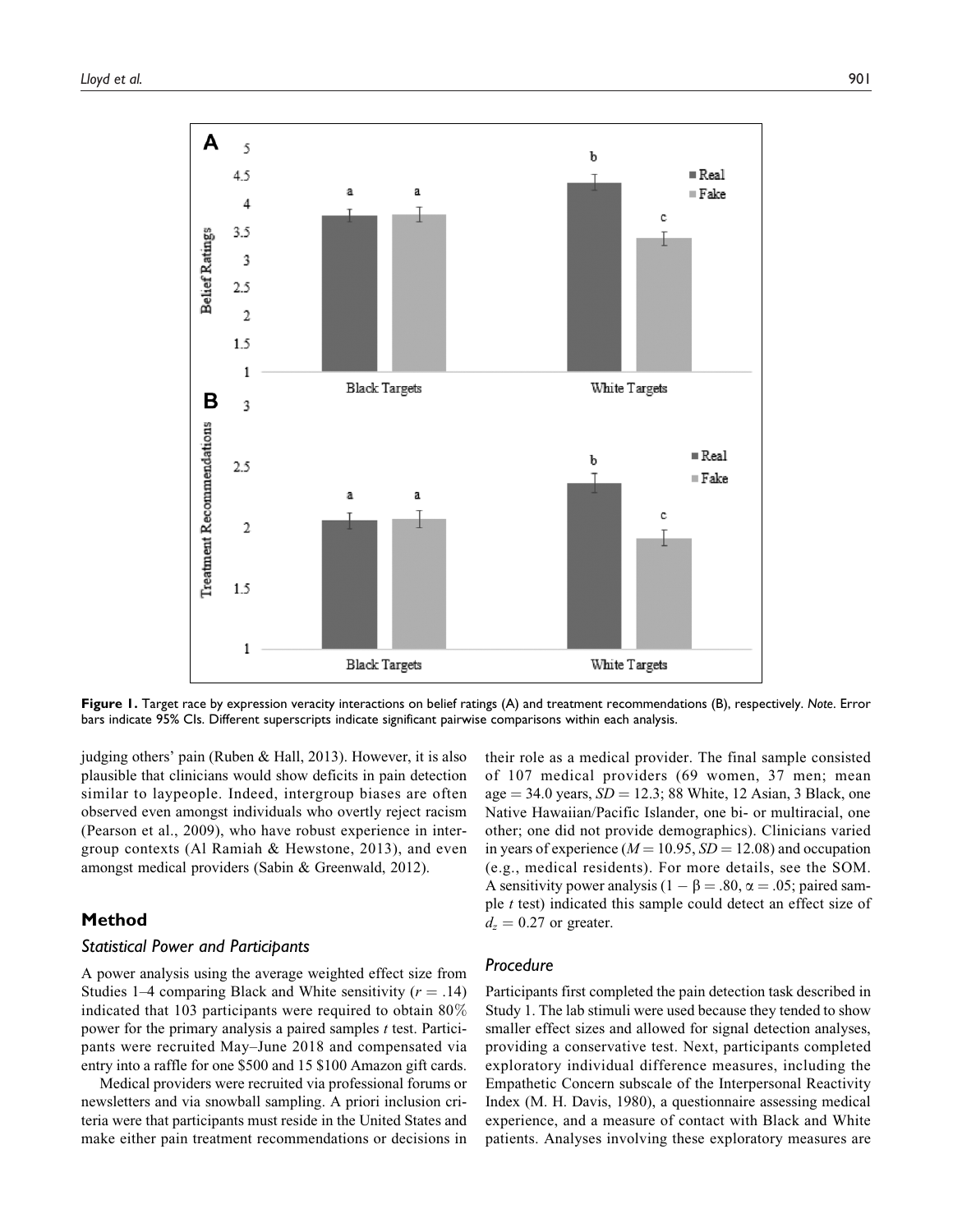

**Figure 2.** Mediation model depicting the effect of target race (black-white) on pain treatment accuracy (larger numbers  $=$  greater treatment recommended for real relative to fake expressions) as mediated by pain perception accuracy (larger numbers  $=$  greater belief in real relative to fake expressions). *Note*. Path estimates represent unstandardized regression estimates alongside their 95% confidence intervals. \*\*\**p* < .001.

included in the SOM. Finally, participants indicated whether they made treatment decisions or recommendations, which served as inclusion criteria.

# **Results**

Study 6 employed signal detection analyses, mirroring Studies 1, 2, and 4.

### *Overall Sensitivity*

Average sensitivity ( $M = -0.02$ ,  $SD = 0.66$ , 95% CI [-0.15, 0.10]) did not differ from chance,  $t(106) = 0.36$ ,  $p = .72$ ,  $d = -0.07$ .

# *Target Race Effects*

Medical providers were better at discerning feigned from genuine expressions of pain for White ( $M = 0.07$ ,  $SD = 0.79$ ) than for Black ( $M = -0.12$ ,  $SD = 0.82$ ) targets,  $t(106) = 2.08$ ,  $p = .040, 95\% \text{ CI} [-0.35, -0.01], d_z = -0.20.$ 

# **General Discussion**

Across six studies, perceivers struggled to discern real from fake expressions of pain for Black relative to White targets. This effect occurred for both laypeople *and* medical providers, for both White and Black perceivers and for both high- and low-intensity pain. A meta-analysis across studies indicated this effect is reliable, quantified by sensitivity (Studies 1, 2, 4, and 6), decision accuracy (Study 3), or pain perception accuracy (Study 5),  $Z = -6.09$ ,  $p < .001$ , weighted  $r = .21$ .

Our findings indicate that Black Americans are not just undertreated for pain, they may also receive *poorly calibrated* pain treatment. Current interventions for medical treatment disparities focus on reducing physician bias (e.g., Burgess et al., 2007). Although these interventions may be effective in improving aspects of doctor–patient interactions, they are unlikely to improve doctors' ability to discern Black patients' pain authenticity. Instead, interventions that implicate improving sensitivity for Black patients (e.g., performance feedback, training attention to diagnostic cues to authenticity) may prove more effective in improving health care outcomes for all people.

Although the current work extends our understanding of race-based health disparities by suggesting potential interpersonal sensitivity influences in equitable care—specifically pain, the underlying cause of this sensitivity difference is an open question. We describe this effect as a perceiver-level effect, consistent with relative inattentiveness to minority members (Mackie, 1987) and low-status targets (Ratcliff et al., 2011). However, target-level influences are possible too. For example, dialect theory (Elfenbein & Ambady, 2002) asserts differences in emotion expressions across (sub)cultures. Accordingly, Black patients' pain is met with less empathy (Drwecki et al., 2011), and Black Americans are stereotyped as drug-seeking (Hausmann et al., 2013). These discrimination experiences may lead to suppression or exaggeration of pain. However, computerized ratings of facial expressions were equivalent for intensity, failing to provide support for this target-level explanation.

The current work did not indicate systematic effects of target race on response bias in judgments of pain authenticity. Indeed, a meta-analysis examining the effects of target race on response bias showed no reliable effect,  $Z = -0.28$ ,  $p = .779$ , weighted  $r = -.02$  (see SOM). These null effects may seem inconsistent with previous work establishing race-based biases in pain perception (Mende-Siedlecki et al., 2019; Trawalter et al., 2012) and treatment (e.g., Hoffman et al., 2016; Pletcher et al., 2008). However, in our work, response bias largely refers to bias in judgments of *authenticity*, which has not previously been explored. Further, in Study 5 where treatment recommendations biases were assessed, we replicated previous work indicating less intensive pain care recommendations for Black than White targets. But in addition to this main effect of target race effect on treatment quantity, we also document a target race effect on treatment *accuracy* (the interaction of race and veracity on treatment), which was more than 10 times larger than the main effect of target race. We do not deny the undertreatment of Black people's pain. Instead, we also argue that failure to distinguish authenticity may also have important effects in pain care disparities.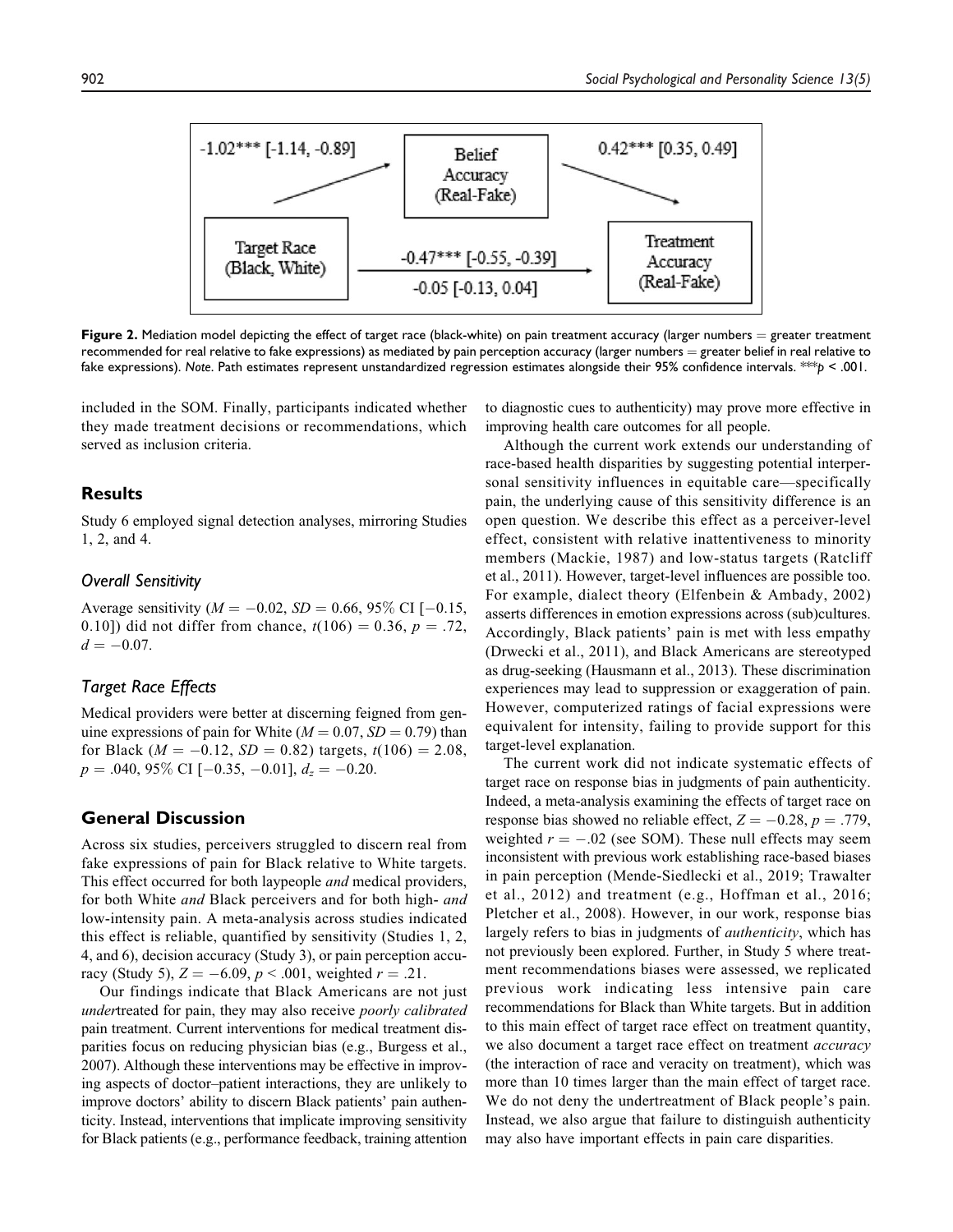# **Conclusion**

Appropriate care relies on accurately reading patient pain cues. In the current work, we document a consistent inaccuracy in reading Black people's pain. Regardless of populations, stimuli, and tasks, Black people's pain was judged and treated less accurately than White people's. These findings both contribute to our understanding expression perception, and they also identify a novel mechanism by which real-world racial disparities in pain treatment may occur.

### **Declaration of Conflicting Interests**

The author(s) declared no potential conflicts of interest with respect to the research, authorship, and/or publication of this article.

#### **Funding**

The author(s) disclosed receipt of the following financial support for the research, authorship, and/or publication of this article: Philanthropic Educational Organization and National Science Foundation (BCS-1748461).

#### **ORCID iD**

E. Paige Lloyd  $\bullet$  https://orcid.org/0000-0002-3975-055X

### **Supplemental Material**

The supplemental material is available in the online version of the article.

#### **Notes**

- 1. Recent work has raised concerns regarding MTurk data quality and suggested screening procedures (Chmielewski & Kucker, 2020). A limitation of the current work is the lack of such measures or a priori exclusion criteria.
- 2. Three targets are not included in analyses because their videos were not successfully coded by Noldus Face Reader
- 3. It is possible for a respondent to detect every fake signal, producing a hit rate of  $H = 1.00$  ("full cells") or to make no false alarms on real trials giving  $FA = 0$  ("empty cells"). This poses a problem for signal detection analyses because the standardization procedure returns infinity and negative infinity values, respectively.
- 4. Standardization in signal detection theory does not refer to standardizing a subject's score within the sample. Instead calculation of sensitivity (and response bias) is dependent on a different z-transformation (see Macmillan & Kaplan, 1985, or Stanislaw & Todorov, 1999).
- 5. For all one-sample *t* tests, effect size *d* was calculated,  $d = t/\sqrt{N}$ . For all paired samples t tests, effect size  $d_z$  was calculated,  $d_z$  $= t/\sqrt{N}$ . For independent samples t tests,  $d_s$  was calculated,  $d_s = (M_1 - M_2)/SD_{pooled}.$

#### **References**

Al Ramiah, A., & Hewstone, M. (2013). Intergroup contact as a tool for reducing, resolving, and preventing intergroup conflict: Evidence, limitations, and potential. American Psychologist, 68(7), 527–542. https://doi.org/10.1037/a0032603

- American Orthopaedic Society for Sports Medicine. (2010). Prevention & care of soccer injuries. https://www.stopsportsinju ries.org/STOP/downloads/Soccer.pdf
- Becker, W. C., Starrels, J. L., Heo, M., Li, X., Weiner, M. G., & Turner, B. J. (2011). Racial differences in primary care opioid risk reduction strategies. The Annals of Family Medicine, 9(3), 219–225. https://doi.org/10.1370/afm.1242
- Bohnert, A. S. B., Valenstein, M., Bair, M. J., Ganoczy, D., McCarthy, J. F., Ilgen, M. A., & Blow, F. C. (2011). Association between opioid prescribing patterns and opioid overdose-related deaths. JAMA, 305(13), 1315–1321. https://doi.org/10.1001/jama.2011.370
- Burgess, D., van Ryn, M., Dovidio, J., & Saha, S. (2007). Reducing racial bias among health care providers: Lessons from socialcognitive psychology. Journal of General Internal Medicine, 22(6), 882–887. https://doi.org/10.1007/s11606-007-0160-1
- Castillo-Page, L. (2010). Diversity in the physician workforce: Facts & figures 2010. Association of the American Medical College, Diversity Policy and Programs.
- Chmielewski, M., & Kucker, S. C. (2020). An Mturk crisis? Shifts in data quality and the impact on study results. Social Psychological and Personality Science, 11(4), 464–473. https://doi.org/10.1177/ 1948550619875149
- Craig, K. D. (2015). Social communication model of pain. Pain, 156(7), 1198. https://doi.org/10.1097/j.pain.0000000000000185
- Craig, K. D., Prkachin, K. M., & Grunau, R. E. (2011). The facial expression of pain. In D. C. Turk & R. Melzack (Eds.), Handbook of pain assessment (pp. 117–133). The Guilford Press. https://psy cnet.apa.org/record/2011-03491-006
- Davis, M. H. (1980). A multidimensional approach to individual differences in empathy. JSAS Catalog of Selected Documents in Psychology, 10,85.
- Davis, M. M., Hudson, S. M., Ma, D. S., & Correll, J. (2016). Childhood contact predicts hemispheric asymmetry in cross-race face processing. Psychonomic Bulletin & Review, 23(3), 824–830. https://doi.org/10.3758/s13423-015-0972-7
- Dovidio, J. F., Penner, L. A., Albrecht, T. L., Norton, W. E., Gaertner, S. L., & Shelton, J. N. (2008). Disparities and distrust: The implications of psychological processes for understanding racial disparities in health and health care. Social Science & Medicine, 67(3), 478–486. https://doi.org/10.1016/j.socscimed.2008.03.019
- Drwecki, B. B., Moore, C. F., Ward, S. E., & Prkachin, K. M. (2011). Reducing racial disparities in pain treatment: The role of empathy and perspective-taking. Pain, 152(5), 1001–1006. https://doi.org/ 10.1016/j.pain.2010.12.005
- Elfenbein, H. A., & Ambady, N. (2002). Is there an in-group advantage in emotion recognition? Psychological Bulletin, 128(2), 243–249. https://doi.org/10.1037/0033-2909.128.2.243
- Faul, F., Erdfelder, E., Buchner, A., & Lang, A. G. (2009). Statistical power analyses using G\* Power 3.1: Tests for correlation and regression analyses. Behavior Research Methods, 41(4), 1149–1160.
- Fiske, S. T. (2012). Warmth and competence: Stereotype content issues for clinicians and researchers. *Canadian Psychology* =  $P$ *sychologie* Canadienne, 53(1), 14–20. https://doi.org/10.1037/a0026054
- Fordyce, W. E. (1976). Behavioral methods for chronic pain and illness. CV Mosby.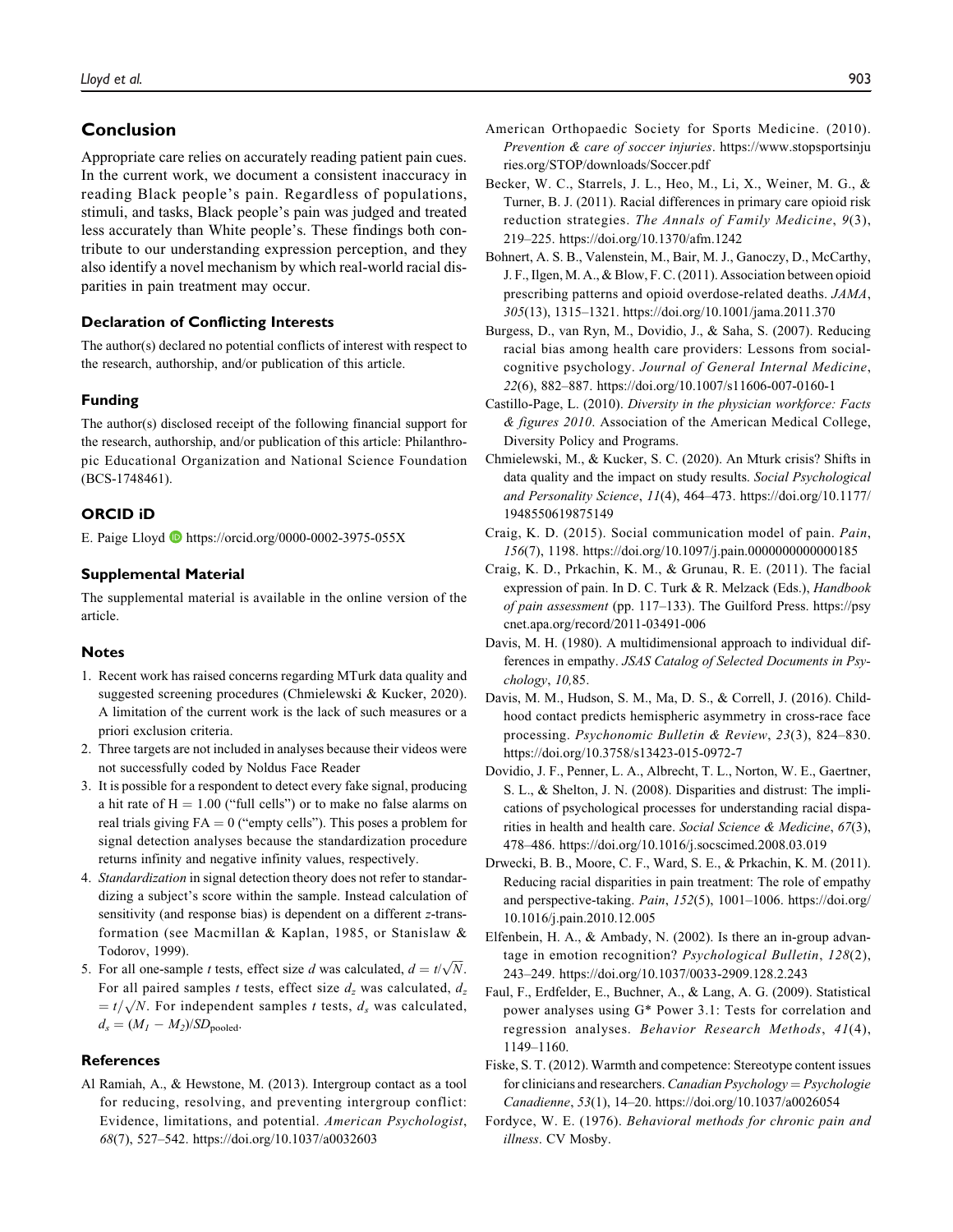- Friesen, J. P., Kawakami, K., Vingilis-Jaremko, L., Caprara, R., Sidhu, D. M., Williams, A., Hugenberg, K., Rodriguez-Bailón, R., Cañadas, E., & Niedenthal, P. (2019). Perceiving happiness in an intergroup context: The role of race and attention to the eyes in differentiating between true and false smiles. Journal of Personality and Social Psychology, 116(3), 375–395. https://doi.org/10.1037/ pspa0000139
- Frost, A. da. S., & Ledgerwood, A. (2020). Calibrate your confidence in research findings: A tutorial on improving research methods and practices. Journal of Pacific Rim Psychology, 14. https://doi.org/ 10.1017/prp.2020.7
- Galin, K. E., & Thorn, B. E. (1993). Unmasking pain: Detection of deception in facial expressions. Journal of Social and Clinical Psychology, 12(2), 182–197. https://doi.org/10.1521/jscp.1993.12.2.182
- Gray, H. M., Mendes, W. B., & Denny-Brown, C. (2008). An in-group advantage in detecting intergroup anxiety. Psychological Science, 19(12), 1233–1237. https://doi.org/10.1111/j.1467-9280.2008. 02230.x
- Green, C. R., Anderson, K. O., Baker, T. A., Campbell, L. C., Decker, S., Fillingim, R. B., Kaloukalani, D. A., Lasch, K. E., Myers, C., Tait, R. C., Todd, K. H., & Vallerand, A. H. (2003). The unequal burden of pain: Confronting racial and ethnic disparities in pain. Pain Medicine, 4(3), 277–294. https://doi.org/10.1046/j.1526-463 7.2003.03034.x
- Hausmann, L. R. M., Gao, S., Lee, E. S., & Kwoh, C. K. (2013). Racial disparities in the monitoring of patients on chronic opioid therapy. Pain, 154(1), 46–52. https://doi.org/10.1016/j.pain.2012.07.034
- Hill, M. L., & Craig, K. D. (2002). Detecting deception in pain expressions: The structure of genuine and deceptive facial displays. Pain, 98(1), 135–144. https://doi.org/10.1016/S0304-3959(02)00037-4
- Hoffman, K. M., Trawalter, S., Axt, J. R., & Oliver, M. N. (2016). Racial bias in pain assessment and treatment recommendations, and false beliefs about biological differences between blacks and whites. Proceedings of the National Academy of Sciences, 113(16), 4296–4301. https://doi.org/10.1073/pnas.1516047113
- Hugenberg, K., Young, S. G., Bernstein, M. J., & Sacco, D. F. (2010). The categorization-individuation model: An integrative account of the other-race recognition deficit. Psychological Review, 117(4), 1168–1187. https://doi.org/10.1037/a0020463
- Kunstman, J. W., Plant, E. A., Zielaskowski, K., & LaCosse, J. (2013). Feeling in with the outgroup: Outgroup acceptance and the internalization of the motivation to respond without prejudice. Journal of Personality and Social Psychology, 105(3), 443–457. https://doi. org/10.1037/a0033082
- Lee, C. N., & Ko, C. Y. (2009). Beyond outcomes—the appropriateness of surgical care. JAMA, 302(14), 1580–1581. https://doi.org/ 10.1001/jama.2009.1465
- Lloyd, E. P., & Hugenberg, K. (2021). Beyond bias: Response bias and interpersonal (in)sensitivity as a contributors to race disparities. European Review of Social Psychology, 0(0), 1–34. https:// doi.org/10.1080/10463283.2020.1820699
- Lloyd, E. P., Kunstman, J. W., Tuscherer, T., & Bernstein, M. J. (2017). The face of suspicion: Suspicion of whites' motives moderates mental representations of whites. Social Psychological and Personality Science, 8(8), 953–960. https://doi.org/10.1177/1948550617699251
- Lloyd, E. P., Summers, K. M., Gunderson, C., Weesner, R., ten Brinke, L., McConnell, A. R., & Hugenberg, K. (2021). Denver pain authenticity stimulus set [in preparation].
- Luhtanen, R., & Crocker, J. (1992). A collective self-esteem scale: Self-evaluation of one's social identity. Personality and Social Psychology Bulletin, 18(3), 302–318. https://doi.org/10.1177/ 0146167292183006
- Mackie, D. M. (1987). Systematic and nonsystematic processing of majority and minority persuasive communications. Journal of Personality and Social Psychology, 53(1), 41-52. https://doi.org/10. 1037/0022-3514.53.1.41
- Macmillan, N. A., & Creelman, C. D. (1991). Detection theory: A user's guide. Cambridge University Press.
- Macmillan, N. A., & Kaplan, H. L. (1985). Detection theory analysis of group data: Estimating sensitivity from average hit and falsealarm rates. Psychological Bulletin, 98(1), 185–199. https://doi. org/10.1037/0033-2909.98.1.185
- Mayberry, R. M., Mili, F., & Ofili, E. (2000). Racial and ethnic differences in access to medical care. Medical Care Research and Review, 57(1\_suppl), 108–145. https://doi.org/10.1177/10775587 00057001S06
- McCarberg, B. H., Nicholson, B. D., Todd, K. H., Palmer, T., & Penles, L. (2008). The impact of pain on quality of life and the unmet needs of pain management: Results from pain sufferers and physicians participating in an internet survey. American Journal of Therapeutics, 15(4), 312. https://doi.org/10.1097/MJT.0b013e3 1818164f2
- Mende-Siedlecki, P., Qu-Lee, J., Backer, R., & Van Bavel, J. J. (2019). Perceptual contributions to racial bias in pain recognition. Journal of Experimental Psychology: General, 148(5), 863–889. https://doi.org/10.1037/xge0000600
- Montoya, A. K., & Hayes, A. F. (2017). Two-condition withinparticipant statistical mediation analysis: A path-analytic framework. Psychological Methods, 22(1), 6–27. https://doi.org/10.103 7/met0000086
- Moskowitz, G. B., Stone, J., & Childs, A. (2012). Implicit stereotyping and medical decisions: Unconscious stereotype activation in practitioners' thoughts about African Americans. American Journal of Public Health, 102(5), 996–1001. https://doi.org/10.2105/AJPH. 2011.300591
- Pearson, A. R., Dovidio, J. F., & Gaertner, S. L. (2009). The nature of contemporary prejudice: Insights from aversive racism. Social and Personality Psychology Compass, 3(3), 314–338. https://doi.org/ 10.1111/j.1751-9004.2009.00183.x
- Penner, L. A., Dovidio, J. F., West, T. V., Gaertner, S. L., Albrecht, T. L., Dailey, R. K., & Markova, T. (2010). Aversive racism and medical interactions with black patients: A field study. Journal of Experimental Social Psychology, 46(2), 436–440. https://doi. org/10.1016/j.jesp.2009.11.004
- Plant, E. A., & Devine, P. G. (1998). Internal and external motivation to respond without prejudice. Journal of Personality and Social Psychology, 75(3), 811–832. https://doi.org/10.1037/0022-3514. 75.3.811
- Pletcher, M. J., Kertesz, S. G., Kohn, M. A., & Gonzales, R. (2008). Trends in opioid prescribing by race/ethnicity for patients seeking